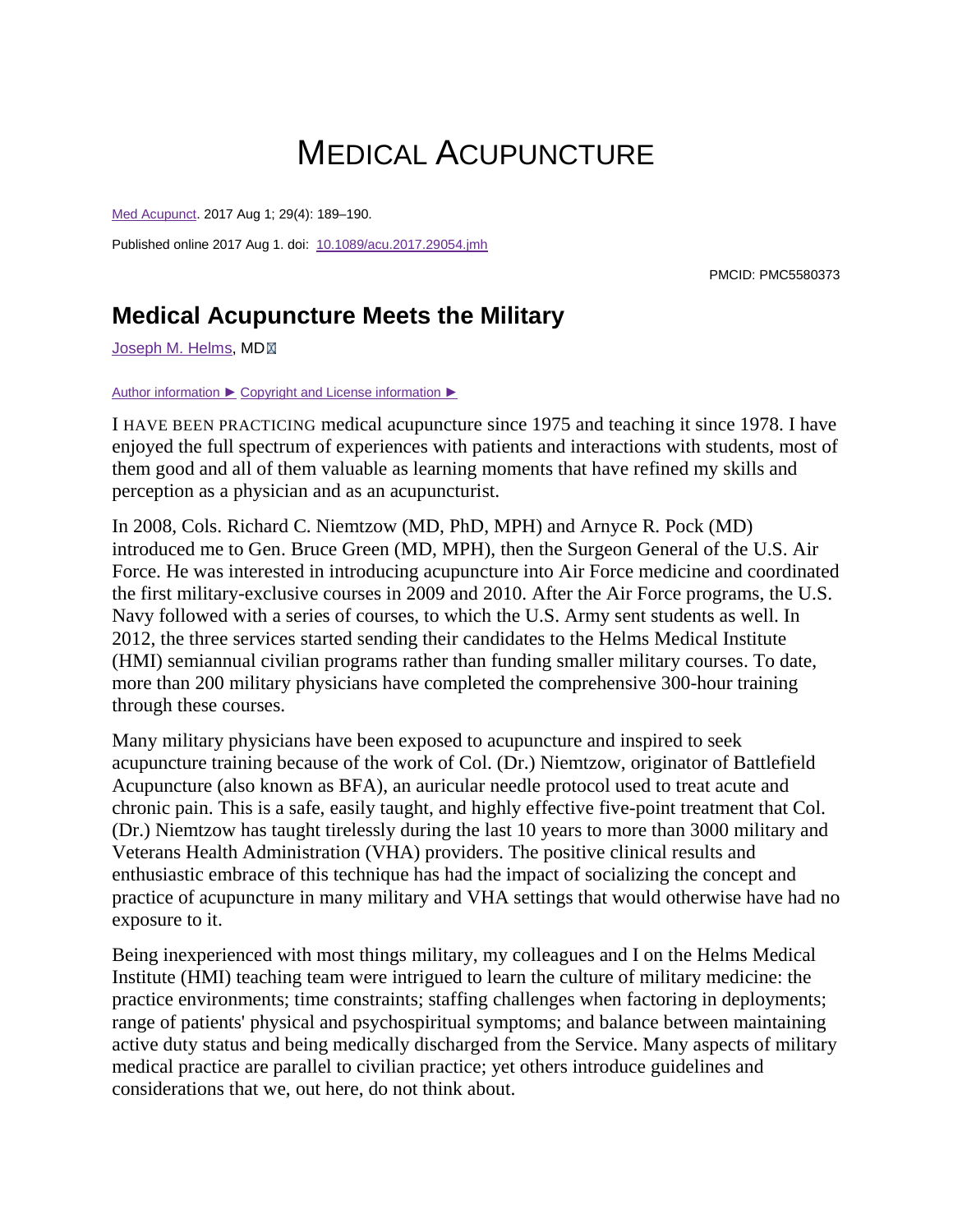For me, the pleasure of working with groups of mostly young, well-trained, highly confident physicians has been one of the great highlights of our experience with the military. The other transcends the pleasure of good students—interacting with, evaluating, and treating active duty and veteran patients, all now clustered under the rubric of "wounded warriors." I would like to tell you readers about one wounded warrior, a Marine named Jeff, who, seven years before we met, had been catapulted from an armored vehicle when it struck an improvised explosive device crater in Iraq, landing on his outstretched arms. Both of his wrists were crushed, he suffered bilateral radius and ulna compound fractures, and had a traumatic loss of consciousness for several hours.

Jeff described having constant 8–9/10 pain that was not alleviated by the medications that his VHA clinic was prescribing for him. Both of his hands were severely limited with respect to extension and flexion; he had multiple scars from the 14 surgical repairs he underwent during rehabilitation; and he was profoundly depressed, felt hopeless, and was suicidal. We worked with him every 2–4 weeks over 6 months, initially doing aggressive scar deactivation, deep needling in the damaged tissue, using auricular and scalp points, and a series of calming and centering treatments to lower his anxiety, calm his tormented memories, and bring his concentration into focus. Six months later, Jeff felt like a new man: both hands were mobile with minimal pain; he could work productively in the house doing cooking and taking care of his young children, go shopping without the anxiety and fear of not knowing what was at the end of the aisle, ride a bicycle to the park with his children, invite friends for barbeques, and sleep uninterrupted for at least 6 hours without checking that the doors were locked; and he no longer contemplated divorce or suicide. He was training himself to play left-handed golf[.\\*](https://www.ncbi.nlm.nih.gov/pmc/articles/PMC5580373/#fn1)

Following Jeff's transformation through acupuncture from a housebound cripple to a whole and healthy family man was, for my HMI teaching colleagues and myself, the gateway to a commitment to help bring acupuncture into military medicine. In 2013, while interest and enthusiasm about acupuncture among military physicians was growing, funding was being curtailed. To keep the momentum of acupuncture going in the military, HMI created a nonprofit sister organization—the Acus Foundation—with the mission to educate military physicians in medical acupuncture and integrate it into military medicine. I took on yet another role, of fundraiser, that was indispensable in keeping the young nonprofit alive.

In 2015, the Acus Foundation was invited to train the family practice residents at Nellis Air Force Base in Nevada in the HMI/Acus military medical acupuncture approach, and to follow the effect of these treatments on patients' symptoms and quality of life. One year after starting this cycle of training, surveys of the residents revealed two very positive trends in their clinical caseloads: (1) a 75% reduction in symptoms from one or a series of acupuncture treatments; and (2) a 50% reduction in prescriptions for medications to treat symptoms. In 2016, the clinic achieved \$250,000 savings on off-base referrals for pain-management treatments, compared to 2015 expenses. These surveys reported only trends and were not randomized controlled trials. At Nellis, we are following through with a series of trials to track acupuncture's effect on the clinical problems for which acupuncture is most commonly provided.